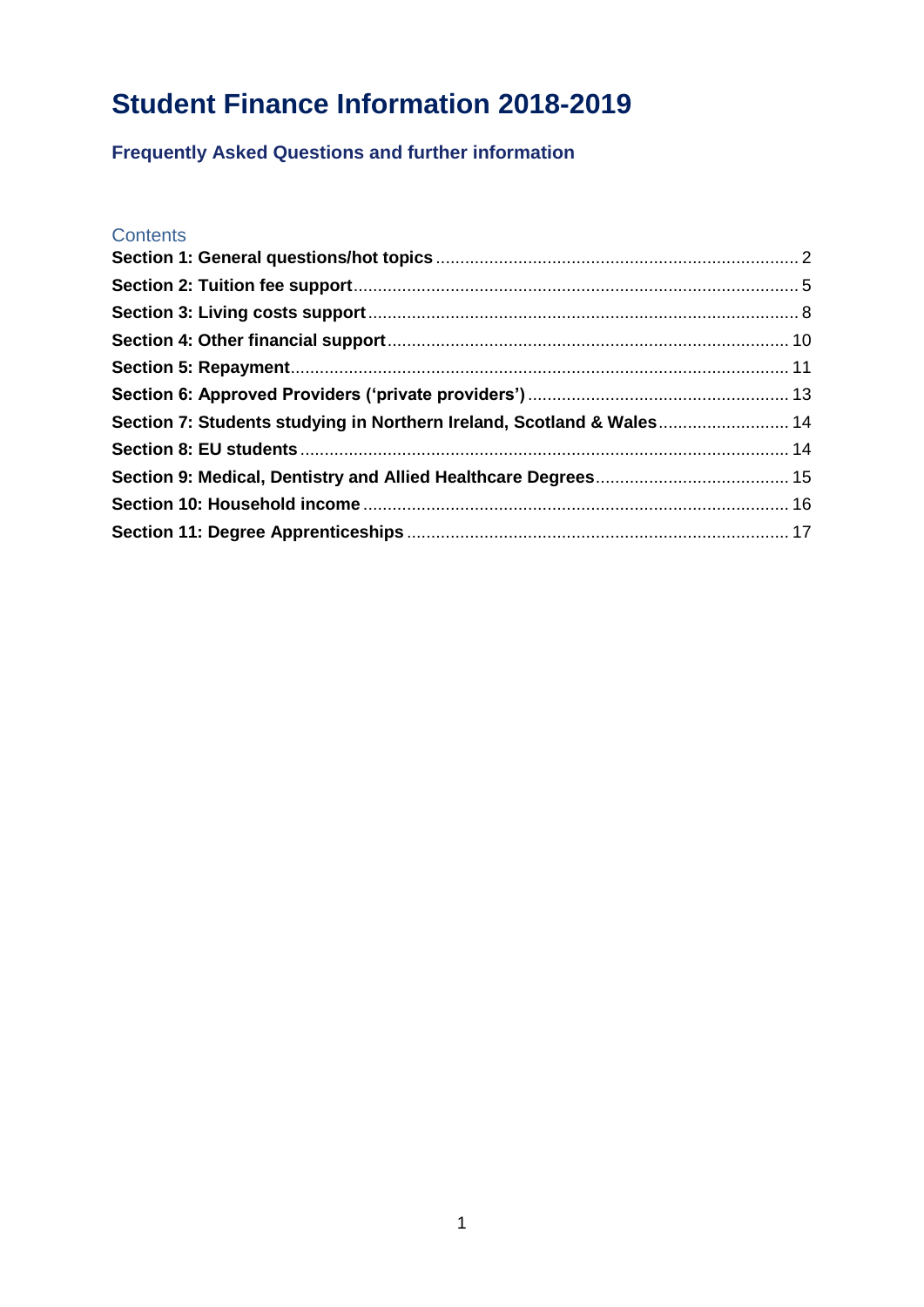# <span id="page-1-0"></span>**Section 1: General questions/hot topics**

# **Where can I go to find out how much courses will cost?**

• You can check online and/or contact the university you're thinking about applying to, for further information on their course charges. Websites such as unistats.ac.uk are also useful sources of information. The Unistats website is updated annually (usually in August) with data for the next academic year.

# **How can I compare courses at different universities?**

• Each university publishes information on each course on its website. This includes course costs, student satisfaction rates, graduate salaries, employment outcomes and contact time. This information is linked to the central Unistats website, which allows you to compare courses. See unistats.ac.uk

# **How much interest will I be charged?**

- It's important to remember when thinking about interest rates that **student loans are not like ordinary bank loans in important ways**.
- **Only the highest earners will pay the highest interest rate after they graduate.**
- While you are studying: interest on your student loan will be applied at 3% plus the rate of inflation (measured using the Retail Price Index, or RPI – currently this is 3.3%). This applies when you are studying and up until the April after you have left your course.
- From the April after you have left your course: the interest rate will vary according to your income. There is a sliding scale between inflation only (if you earn under the annual £25,000 threshold) to inflation + 3% if you earn over the higher threshold of £45,000. These amounts will be adjusted in future years in line with average earnings.
- Also, remember that **interest rates don't impact how much you repay each month** – it's always fixed at 9% of your income over the earnings threshold.

# **I'm worried I'm going to have a lifetime of debt I'll never be able to repay**

- The student finance system is very different to commercial loans offered by banks. Student loans have a number of features designed to make sure repayments always remain manageable and affordable:
	- o You won't start to repay your loan until your income is over the earnings threshold, which is currently £25,000 per year. The thresholds will be adjusted annually in line with average earnings.
	- o If you're employed, repayments will be deducted from your income by your employer (the same as with tax and national insurance contributions). This will be taken from your salary during any pay period – this could be every week, four weeks or calendar month depending on when you get paid.
	- o Your employer will deduct 9% of your income over the repayment threshold.
	- o **So if you're earning £2,250 per month - £27,000 per year - you would repay £15 per month.**
	- o Unlike any commercial loan, 30 years after you were first due to start making payments, any remainder is written off altogether. So, after this point, even if you're earning over the threshold, you won't need to pay any more.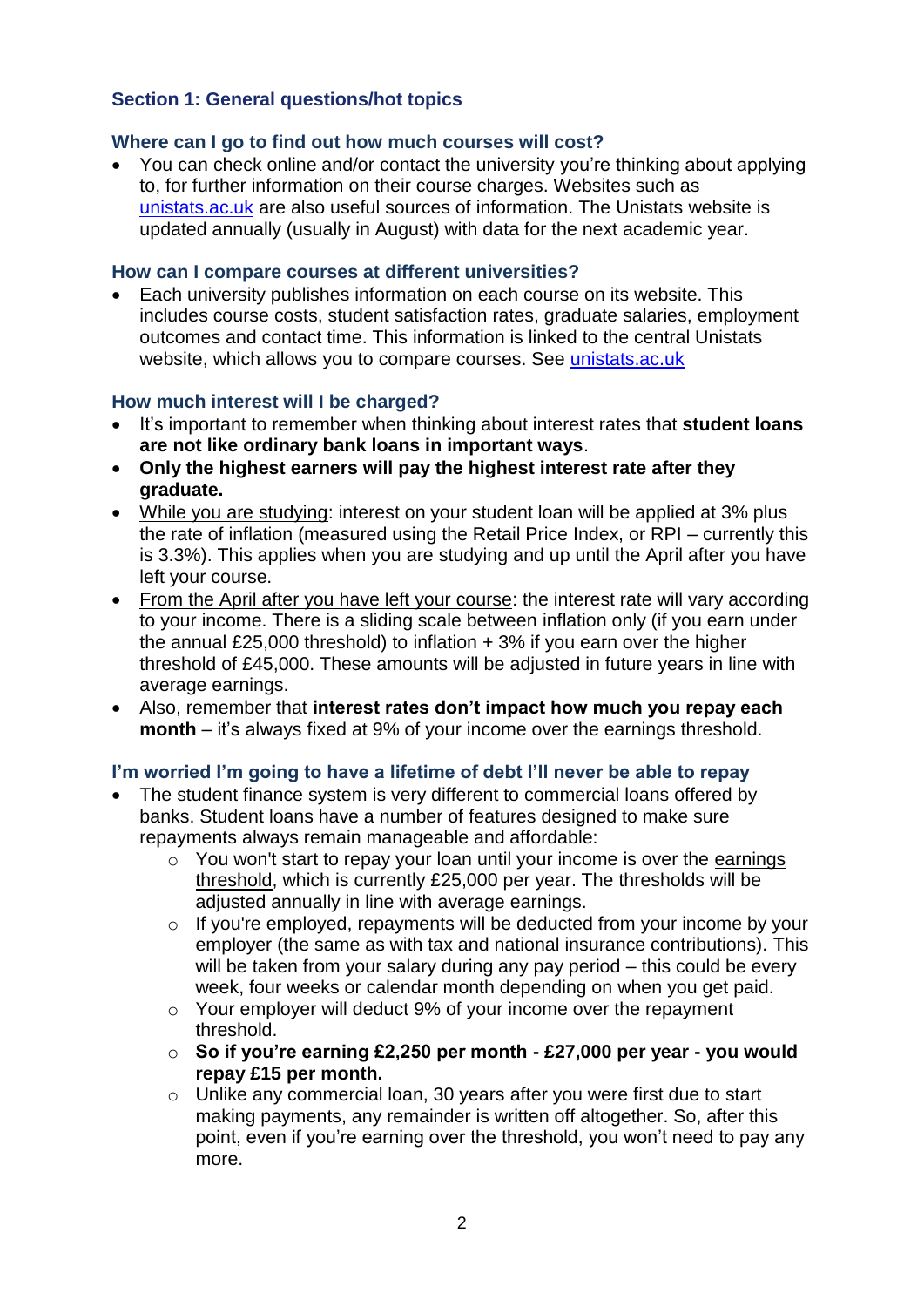# **What happens if I start earning less – or I'm not earning anything? And will I be repaying for my whole life?**

- o If you stop working or your income drops below the earnings threshold, your student loan repayments will stop. Repayments will only start again when your income is over the repayment threshold again.
- o Unlike any commercial loan, 30 years after you were first due to start making payments (from the April after you graduate), any remaining student loan is written off altogether. So, after this point, even if you're earning over the threshold, you won't ever need to pay any more.
- $\circ$  If you do have some loan written off, this won't have any impact on your credit record. The write-off is also not influenced by any savings you might have.
- o **Government expects a significant proportion of the amount borrowed not to be repaid – this is part of the government's contribution to higher education.**

### **My faith prevents me from taking on interest-bearing loans. Is there any suitable student finance product available?**

- The government is working on a new alternative student finance product that is consistent with the principles of Islamic Finance. The alternative product would be available to students of all faiths and none, and would result in no advantage or disadvantage to the student compared to the equivalent conventional product.
- Work on the new alternative finance offer is ongoing and government is engaging with experts in Islamic finance and the relevant stakeholders to make this new alternative system available to students. A date hasn't yet been announced for its introduction.

# **Will my student loan affect my ability to get a mortgage in future?**

- UK Finance has advised that a student loan is very unlikely to impact materially on an individual's ability to get a mortgage. The amount of mortgage available will be a decision for the loan provider.
- The way student loan repayments are made directly from salary makes it easy for lenders to assess an individual's net income for loan/mortgage affordability.

# **What is TEF?**

- In 2016 Government introduced the Teaching Excellence and Student Outcomes Framework, or "TEF" for short. The main purpose of TEF is to give students clear information about where they are likely to get the best teaching and outcomes, and to increase standards of teaching across higher education.
- Higher Education providers who participate in TEF receive a gold, silver or bronze award that reflects the quality of their undergraduate teaching, their learning environment and the outcomes for their graduates. You can find the results on the internet, and providers may mention their TEF award - if they have one - on their website.
- Providers with a TEF award, offering high quality teaching, can charge up to a higher maximum fee limit than providers without a TEF award.

### **Are parents expected to contribute to living costs?**

• There may in some circumstances be a gap between the amount of support provided for living costs and the actual cost of living at university.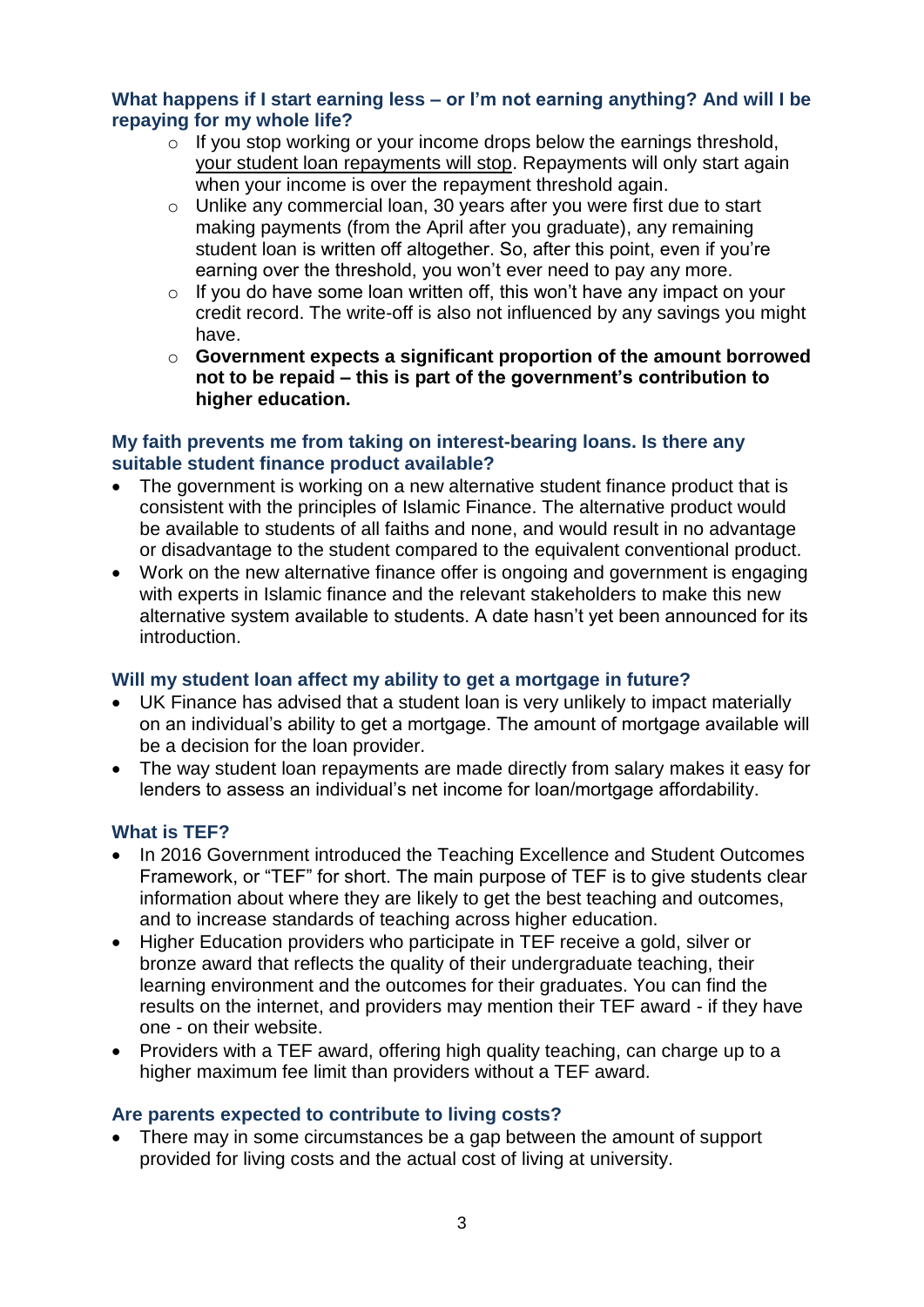- Many parents do contribute, but this gap doesn't necessarily have to be filled by parental contributions. Students often work part-time during their studies and/or during holiday periods, or save up for university before attending.
- What is also important to bear in mind is that students have many different choices about the kind of lifestyle they want at university.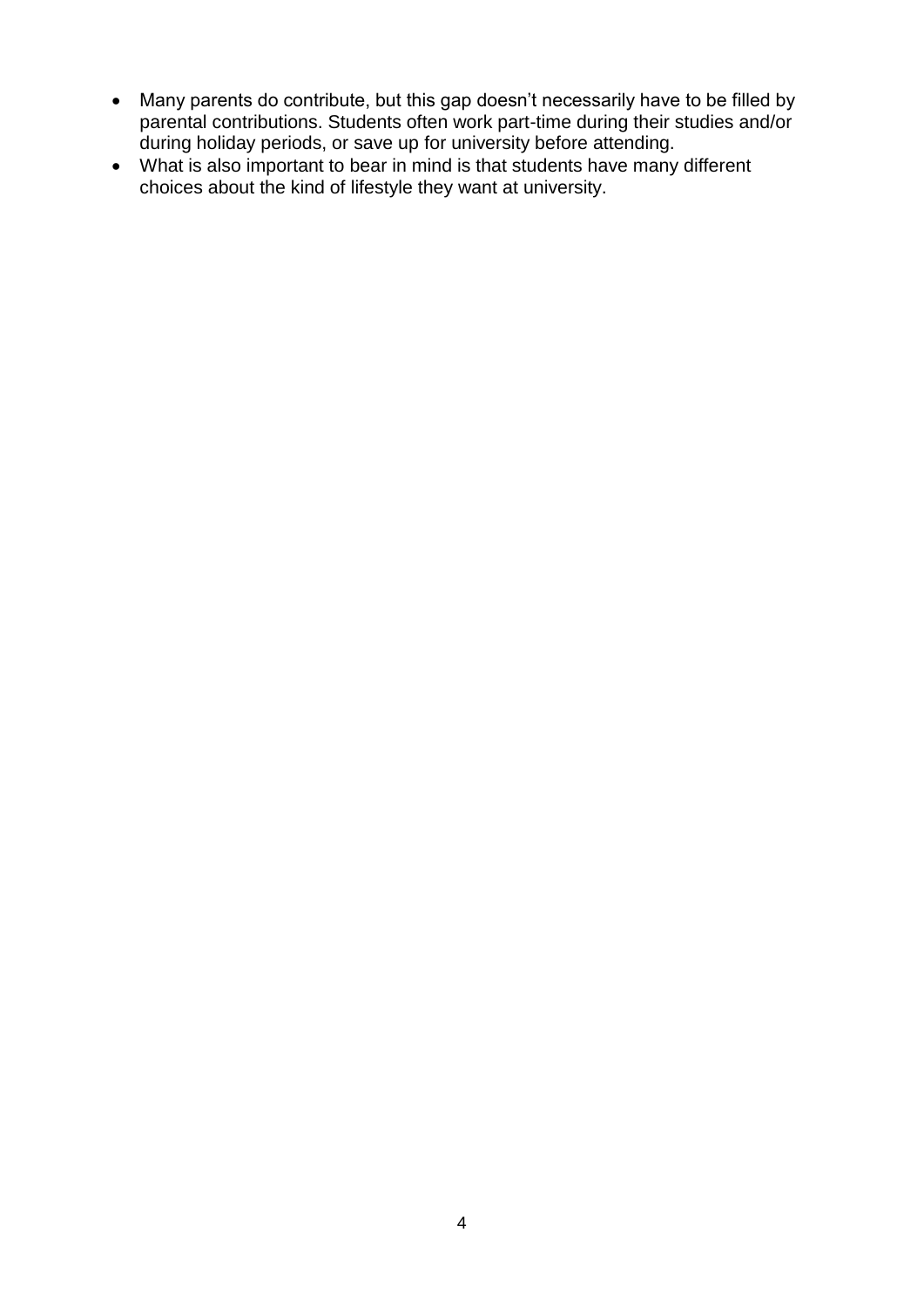# <span id="page-4-0"></span>**Section 2: Tuition fee support**

# **Can I afford to go to university?**

- If you attend a publicly-funded university or college, and it's your first degree, you'll be eligible for a loan from government that covers all of your tuition fees.
- You can also apply for a maintenance loan that is designed to help towards your living costs. The amount of support you can access for living costs depends on your circumstances, including your household income and where you live and study.
- You'll only start to repay these when your income is over £25,000 a year (this will increase every year in line with average earnings).

Additional funding may also be available from universities and colleges in the form of bursaries and scholarships, so ensure you ask your chosen institution about these.

### **How much will tuition fees cost?**

- The highest amount a publicly-funded university or college in England can currently charge (2018/19) is **£9,250 for a full-time course and £6,935 for a part-time course**.
- Some Higher Education institutions have lower maximum fee levels, depending on whether they meet certain legal requirements.
- Check with your chosen university or college to find out what fees they will charge.

# **Why is there variation in the maximum fee level universities or colleges can charge?**

- The maximum fees a degree provider can charge depends on a number of factors:
	- o whether the provider has an access and participation plan with the Office for Students to widen participation; and/or
	- $\circ$  whether it has a current TEF Award (see p.3) i.e. it offers high quality teaching.
- The highest amount a university or college subject to maximum fee limits can charge – with a TEF award and an OfS access and participation plan - is £9,250 for a full-time course and £6,935 for a part-time course.
- If a provider subject to maximum fee limits doesn't have a TEF award and/or an OfS Access and Participation Plan, maximum full-time fee levels vary between £6,000 and £9,000, and part-time fees between £4,500 and £6,750.
- If you are starting an accelerated degree course in 2019/20, you can be charged 20% more each year than you would for a standard degree course – up to £11,100. But your total tuition fees will be £22,200, compared with £27,750 for the same degree taught over the standard three years – a tuition fee loan saving of £5,550
- Check with your chosen provider what fees they will charge.

For information on tuition fees at Approved Providers (that is, private universities, who do not have maximum fee limits) - see Section 6.

# **Can I only get tuition fee support for a degree course?**

• If you're eligible, you can get tuition fee support for a variety of higher education courses. Your course must be in the UK and one of the following: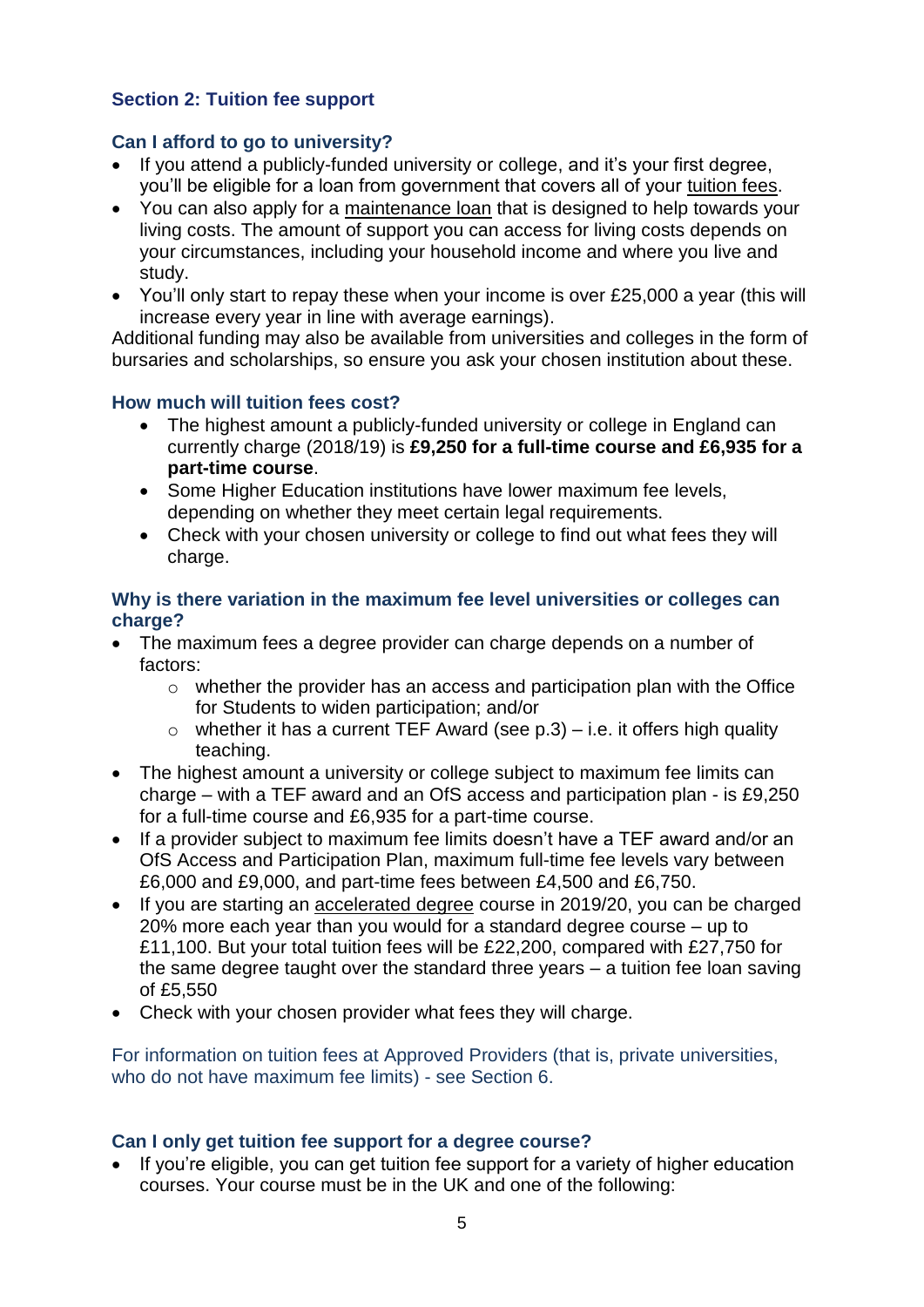- o a first degree, for example BA, BSc or BEd
- o a Foundation Degree
- o a Certificate of Higher Education
- o a Diploma of Higher Education (DipHE
- o a Higher National Certificate (HNC)
- o a Higher National Diploma (HND)
- o a Postgraduate Certificate of Education (PGCE)
- o a course of Initial Teacher Training

# **Who can get tuition fee support?**

- Eligible full-time (including full-time distance learning) students in England who are starting their first undergraduate degree, or other higher education course, will be able to get a Tuition Fee Loan.
- Tuition Fee Loans are also available to eligible part-time students, providing you study your courses at a rate of at least 25% of an equivalent full-time course in each academic year. This is known as 'course intensity'. You can check course intensity with your university or college.

# **What do you mean by 'eligible'?**

- Whether you are eligible for student finance depends on several factors, including your nationality or residency status, your age, whether you've studied a higher education course before, your chosen university or college, and your chosen course
- Regarding nationality/residency, generally, all of the following need to apply:
	- $\sim$  vou're a UK national or have 'settled status' (no restrictions on how long you can stay)
	- o you normally live in England
	- o you've been living in the UK, the Channel Islands or the Isle of Man for 3 years before starting your course
- You may also be eligible if your residency status is one of the following:
	- o refugee
	- o humanitarian protection
	- o EEA migrant worker
	- o child of a Swiss national
	- o child of a Turkish worker
- You may also be eligible if you're not a UK national and are either:
	- o from an EU country
	- o under 18 and have lived in the UK for at least 7 years
	- o 18 or over and have lived in the UK for at least 20 years (or at least half of your life)
- If you're not sure about your eligibility, it's best to begin by looking at [gov.uk/student-finance/who-qualifies](http://gov.uk/student-finance/who-qualifies)

# **How do I apply?**

- The quickest and easiest way for most students to apply for student finance is online via [gov.uk/student-finance.](http://gov.uk/studentfinance)
- You can find a paper application form at gov.uk/student-finance-forms.
- You can call Student Finance England (0300 100 0607) if you want to apply online but can't use a computer without help.
- There's a single application process for both tuition fee and living costs support.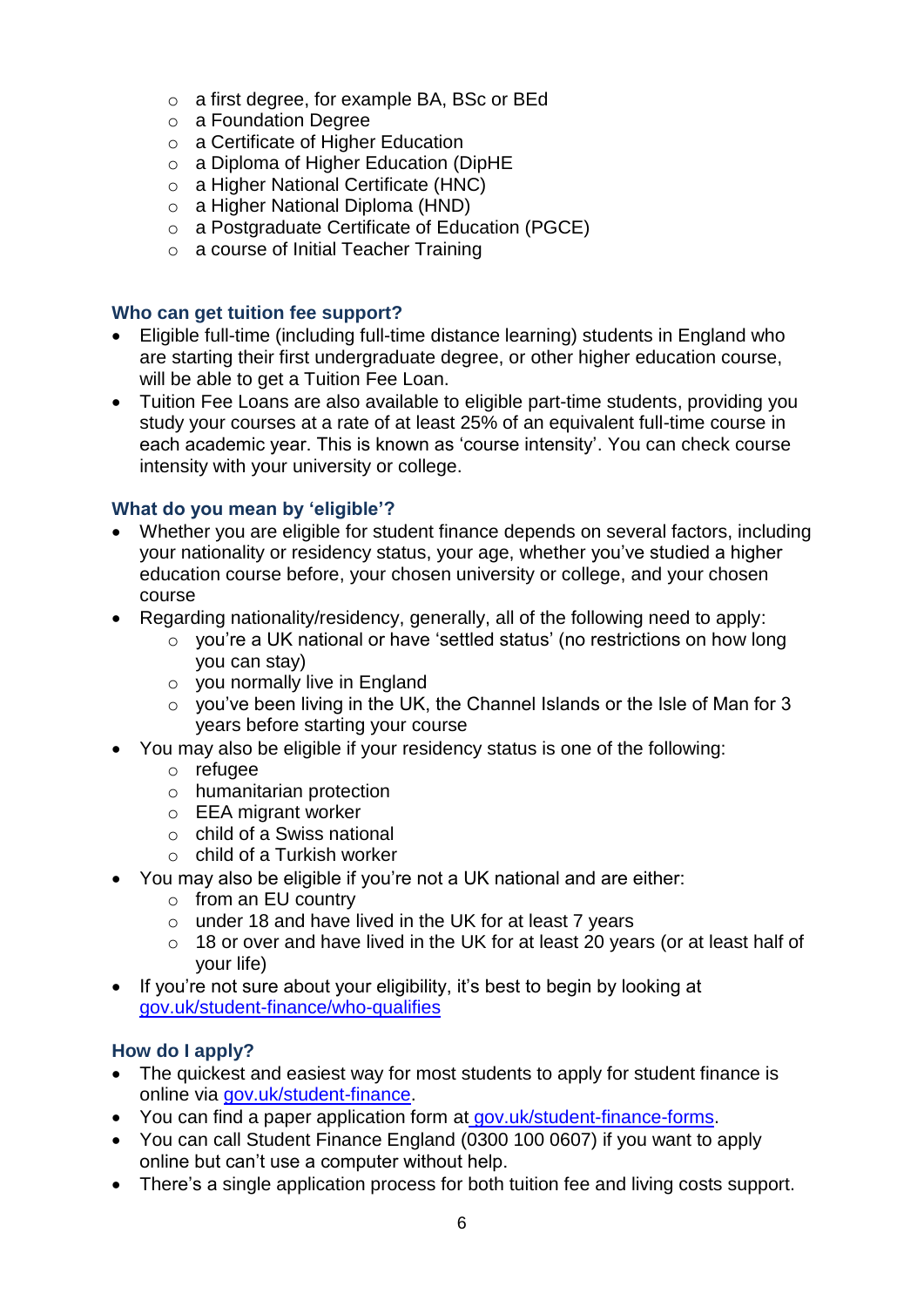• From this main application process you can also indicate if you want to apply for Disabled Students' Allowances, the range of Dependants' Grants and in some cases, bursaries from higher education institutions which depend on household income.

# **What information will I need to apply?**

- If you're applying for living costs support and/or dependant-related support you'll need to provide your household income. Your parent or carer will be asked to confirm these details and you'll also need to send in proof of identity.
- For more information on all of these steps visit [gov.uk/apply-for-student-finance.](gov.uk/apply-for-student-finance)

# **Should I apply after I've got a confirmed place?**

- You don't need a confirmed place to apply. By registering your details with UCAS for 2019 entry now, Student Finance England can let you know when applications open – the window for new students usually starts sometime in February until the end of May before you would start your course.
- You can still apply after that date, but you are not guaranteed to get your money by the start of your course.
- Start the application process as soon as possible to make sure your finance is ready to be paid when you start your course. Full details of how to apply can be found on [gov.uk/studentfinance.](http://gov.uk/studentfinance)

# **How and when does the money for my course get paid to my university/college?**

- Tuition Fee support will be paid directly from Student Finance England to your university or college in three instalments each academic year.
- Confirmation of your attendance/enrolment will trigger the first payment to be made to the university or college – usually one month after the start of term, once your university has confirmed to SLC that you are attending your course as agreed.
- Student Finance England will send you a Payment Schedule Letter which you should keep safe as you may need to take this when you register at your university/college.
- Generally, payments will be made from Student Finance England to your university or college after the start of each term.

# **Do I need to apply for tuition fee support every year while I'm studying?**

• Yes, you need to apply for every year of your course.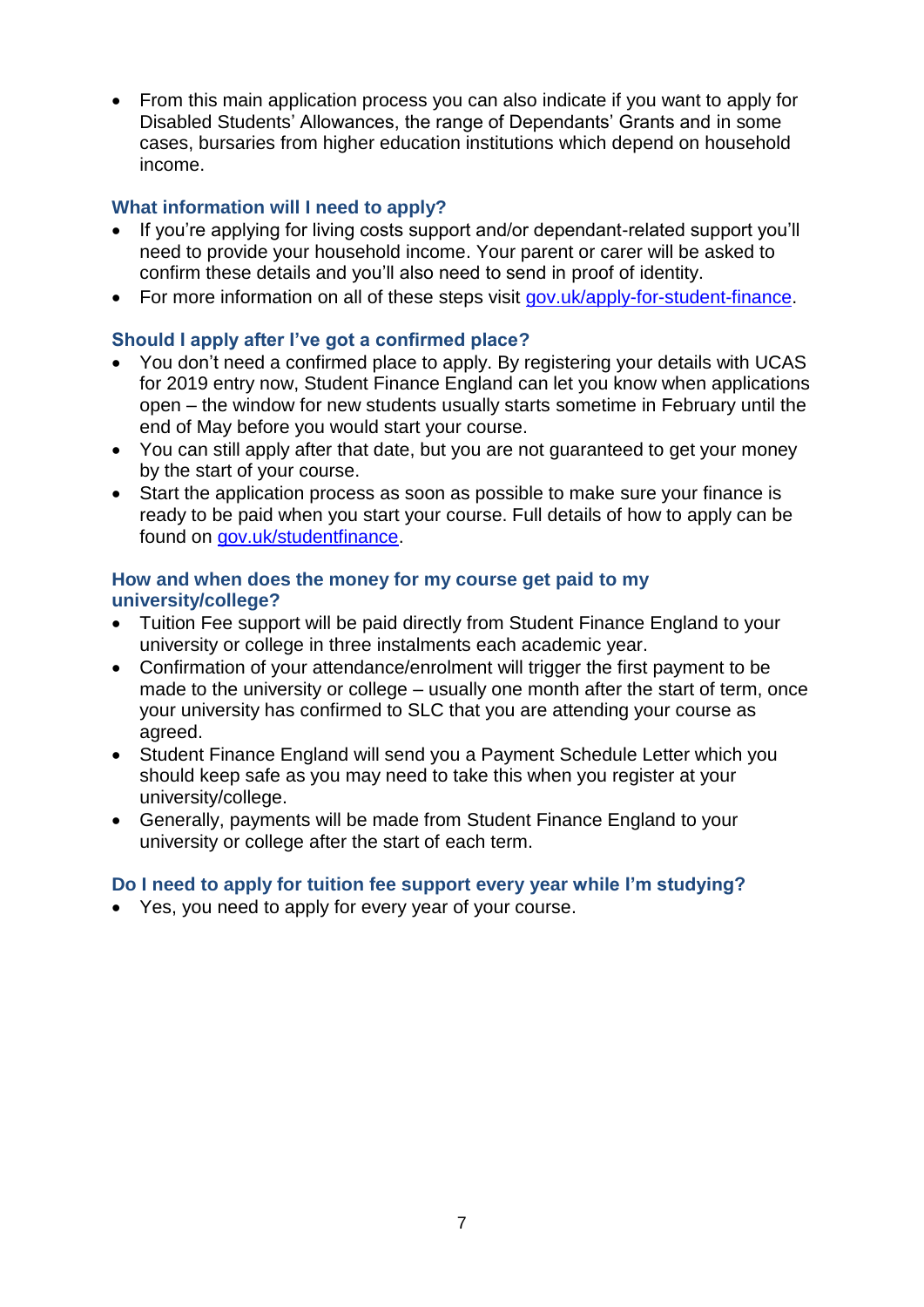# <span id="page-7-0"></span>**Section 3: Living costs support**

### **What is the Maintenance Loan?**

• It's a loan to help you with the costs associated with higher education other than tuition fees. Things like accommodation, food, travel and course materials.

### **I want to do a part-time course. Can I get living costs support?**

- In previous years, living costs support has just been for full-time students.
- However, Government has now introduced Maintenance Loans, similar to those available for full-time study, and these will be available for new part-time students in 2019/20.
- Part-time courses must be degree-level (or an eligible healthcare course) and also be 'in attendance' (i.e. not distance learning).
- Further information will be provided by the Student Loans Company (SLC) prior to applications opening for the 2019/20 academic year.

### **I'm thinking about doing a full-time course by distance learning. Can I get living costs support?**

• No. Students beginning full-time distance learning courses can get a loan for tuition costs, but cannot apply for living costs support (unless they are compelled to study by distance learning solely due to a disability and not by choice, and study in the UK).

### **How much living costs support can I get?**

- The amount of support you can access for living costs depends on your circumstances, including your household income and where you live and study.
- The maximum amounts for 2019/20 are:
	- o Living at your parent's home: £7,324
	- o Living away from home and studying outside London: £8,700
	- o Living away from home and studying in London: £11,354
	- o Studying abroad as part of your UK course £9,963

**Maintenance Loan Support for eligible full-time students in 2018/19** (\*) denotes minimum loan

| <b>Household</b><br><b>Income</b> | Live with<br>parents (£) | Live away from home<br>and studying outside<br>London $(E)$ | Live away from<br>home and<br>studying in<br>London $(E)$ |
|-----------------------------------|--------------------------|-------------------------------------------------------------|-----------------------------------------------------------|
| £25,000 or<br>less                | 7,324                    | 8,700                                                       | 11,354                                                    |
| £30,000                           | 6,707                    | 8,076                                                       | 10,719                                                    |
| £35,000                           | 6,090                    | 7,452                                                       | 10,084                                                    |
| £40,000                           | 5,473                    | 6,828                                                       | 9,449                                                     |
| £45,000                           | 4,885                    | 6,204                                                       | 8,813                                                     |
| £50,000                           | 4,238                    | 5,579                                                       | 8,178                                                     |
| £55,000                           | 3,621                    | 4,955                                                       | 7,543                                                     |
| £60,000                           | 3,224                    | 4,331                                                       | 6,907                                                     |
| £65,000                           | 3,224                    | 4,054                                                       | 6,272                                                     |
| £70,000                           | 3,224                    | 4,054                                                       | 5,654                                                     |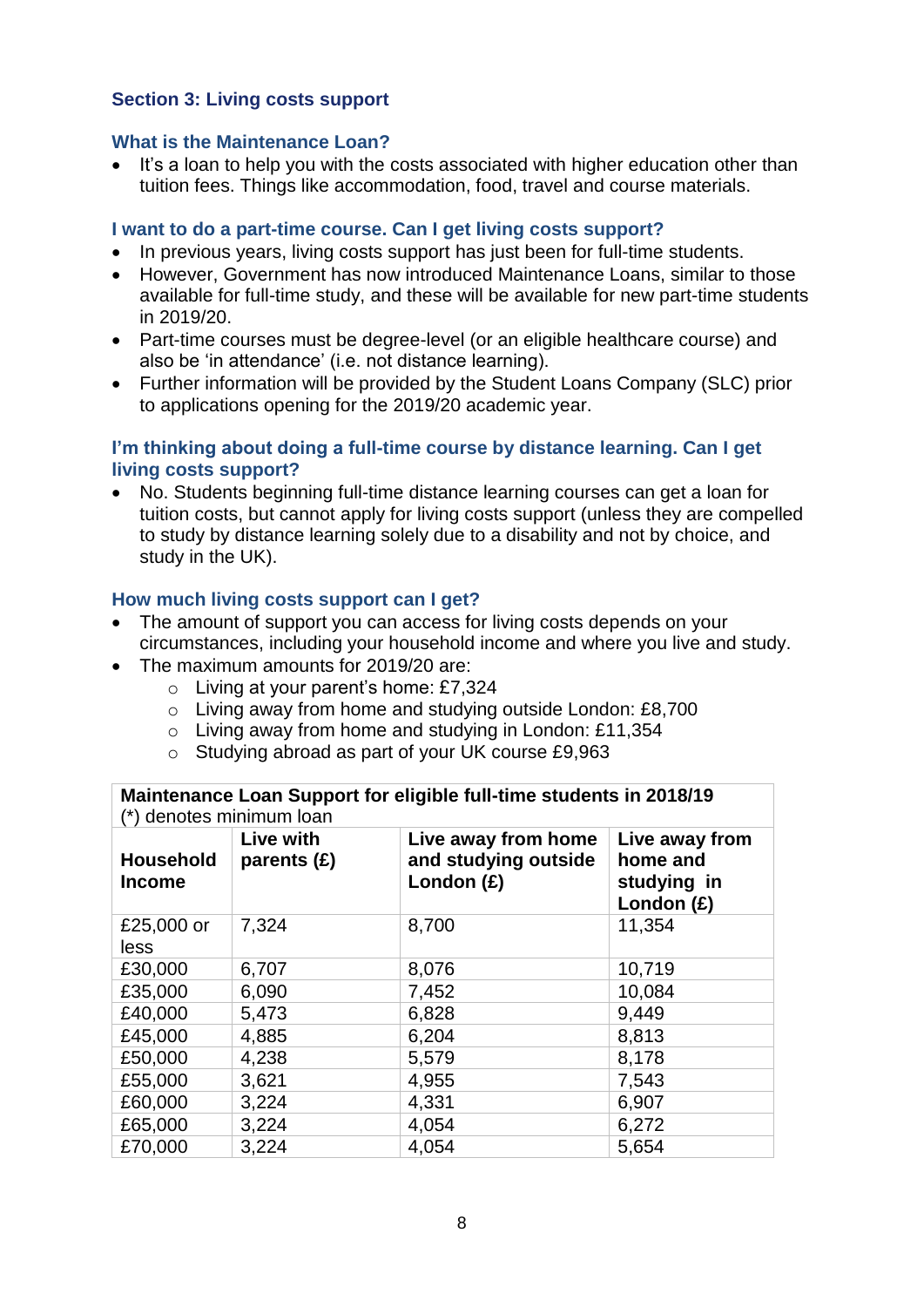### **How do I apply for living costs support?**

• You can apply for student finance by completing an application form online. [gov.uk/apply-online-for-student-finance.](http://gov.uk/apply-online-for-student-finance) If you need help using a computer, call Student Finance England on 0300 100 0607.

### **When do I need to apply for living costs support?**

• Don't wait until you've been formally offered a place – you'll be able to apply for student finance in early 2019. There's more detailed information in Section 2 - Tuition Fees Support.

#### **How will I receive my Maintenance Loan?**

• The money will be paid directly into your bank or building society account in three instalments – one at the start of each term.

#### **I haven't got a bank/building society account, so what do I need to do?**

• You will need to set up an account with a bank or building society - this is the only way the money can be paid to you. Most banks offer accounts specifically for students, so shop around and find the best one for you.

### **Do I need to apply for living costs support every year while I'm studying?**

• Yes, you need to apply for every year of your course.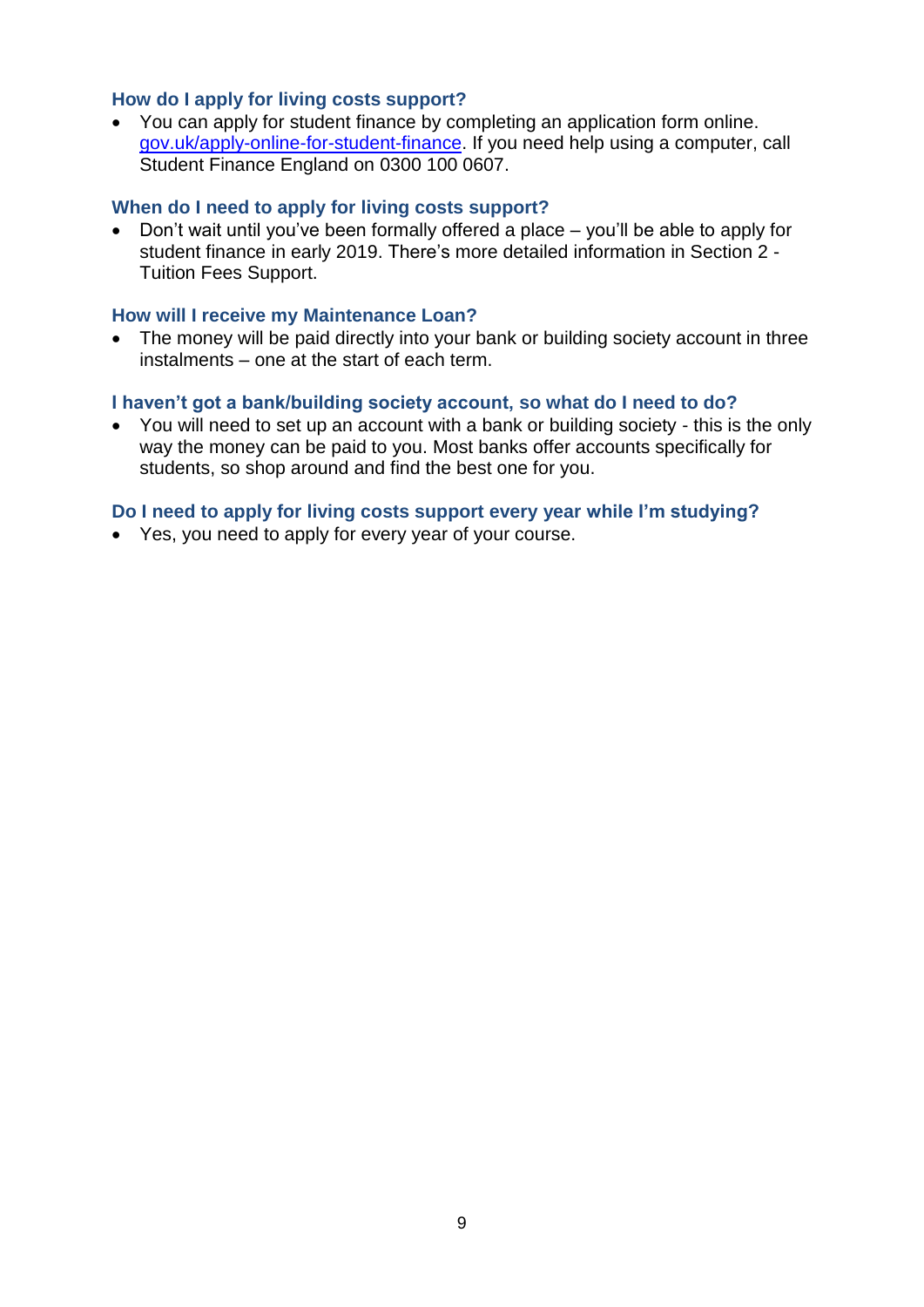# <span id="page-9-0"></span>**Section 4: Other financial support**

# **I have a disability. Is any additional support available for me?**

- Disabled Students' Allowances (DSAs) are available to help with any essential extra costs you are obliged to incur in relation to your studies because of your disability. The amount of DSA you can get depends on your needs, not your household income. DSAs don't need to be paid back, and are paid on top of any other student finance you receive.
- Disabilities are wide ranging but include mental health difficulties, autism, dyslexia, visual and hearing impairments, long term illness and physical disabilities. This list is not exhaustive - but eligibility can only be decided when you apply.
- If you are found eligible to receive DSAs you will attend a needs assessment review. The assessor will recommend tailored support to help you to follow the course of study you have chosen.
- For a step-by-step guide to applying for DSAs go to [gov.uk/disabled-students](http://gov.uk/disabled-students-allowances-dsas)[allowances-dsas](http://gov.uk/disabled-students-allowances-dsas)
- Your chosen institution might also provide additional support look on their website or contact them directly to ask. Most institutions have a disability officer who will be able to tell you about the support already available for your chosen course of study or particular disability.

# **I have a child. Is any additional support available?**

- If you're a full-time student in higher education and have dependent children you might be able to get extra funding to help with the additional costs that you'll have. A childcare grant is available for full-time higher education students who have dependent children in registered or approved childcare.
- If you are a parent studying on a full-time course you may also be entitled to the parents' learning allowance to help with course-related costs.
- The Childcare Grant pays 85% of actual childcare costs in term times and holidays up to a maximum amount per week.
- The Childcare Grant and Parents' Learning Allowance are both income assessed
- For information go to [gov.uk/childcare-grant](http://gov.uk/childcare-grant) and [gov.uk/parents-learning](http://gov.uk/parents-learning-allowance)[allowance](http://gov.uk/parents-learning-allowance)
- Childcare Grants and Parents Learning Allowances don't need to be paid back, and are paid on top of any other student finance you receive.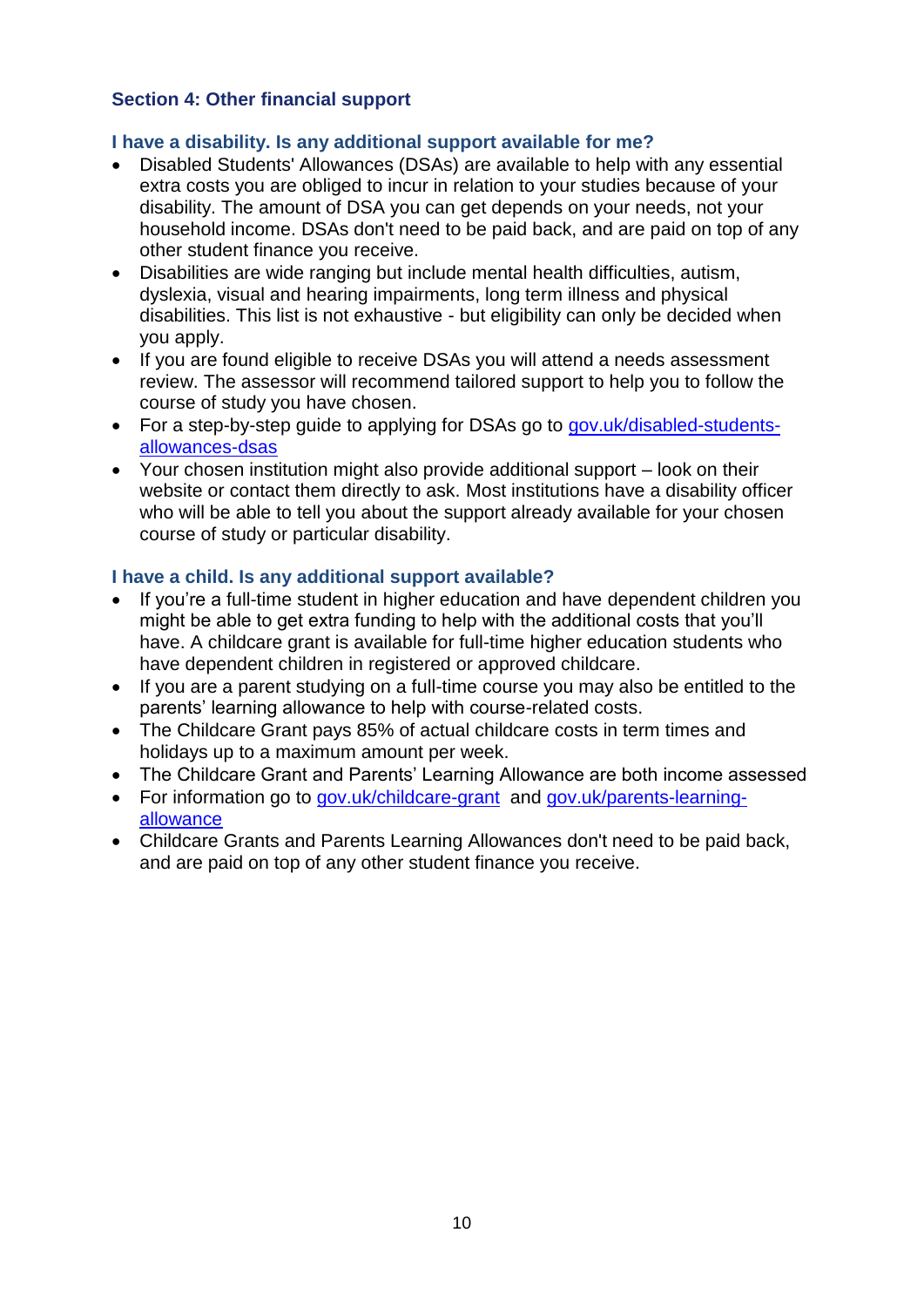# <span id="page-10-0"></span>**Section 5: Repayment**

### **Do I pay back my tuition fee loan separately to my loan for living costs?**

• No, the two loans are added together so you repay them jointly.

# **When do I start repaying?**

- If you have been studying full-time, you will start repaying from April after you leave university, but **only** if your income is over the earnings threshold, currently £25,000 per year (this will go up in line with average earnings). The repayments will normally be deducted straight from your salary.
- Repayment arrangements for part-time students are different: you'll start to repay your loan from the April four years after the start of your course (even if you are still studying) or the April after you leave your course, whichever comes first. But, again, **only** if your income is over the earnings threshold.

#### **Will the earnings threshold always be £25,000 per year?**

• The current earnings threshold (2018/19) is £25,000 per year. From April 2019 onwards, this threshold will be £25,725. The threshold will be adjusted annually after that, in line with average earnings.

#### **How much of my salary will go towards repayment?**

• You'll repay 9% of your income over the earnings threshold. So, if a graduate earned £27,000 in financial year 2018/19, this means they'd repay 9% of £2,000 – or £15 a month. If you earned £30,000, you'd repay 9% of £5,000 – or just under £40 a month. The following table shows some incomes and associated repayment amounts.

| Income  | Amount of income from which<br>9% will be deducted | Monthly repayment |
|---------|----------------------------------------------------|-------------------|
| £21,000 | £0                                                 | £0                |
| £25,000 | £0                                                 | £0                |
| £30,000 | £5,000                                             | £37.00            |
| £35,000 | £10,000                                            | £75.00            |
| £45,000 | £20,000                                            | £150.00           |
| £55,000 | £30,000                                            | £225.00           |

#### **How do I make repayments?**

- If you are employed, your employer will calculate your repayment and deduct it directly from your income – just like tax and national insurance.
- If you are self-employed, separate arrangements are in place with HMRC to make your repayments.

#### **Do I still have to make repayments if I move abroad?**

- If you are going abroad for three months or more, you must notify the Student Loans Company (SLC) and give them details of where you'll live and your income, so they can assess whether you'll be above the relevant repayment threshold. This varies by country.
- SLC apply a system of banded thresholds to take account of the level of affordability in different countries. World Bank data is used to determine the applicable threshold for each country. This means that repayment will remain based on your ability to repay, wherever you live.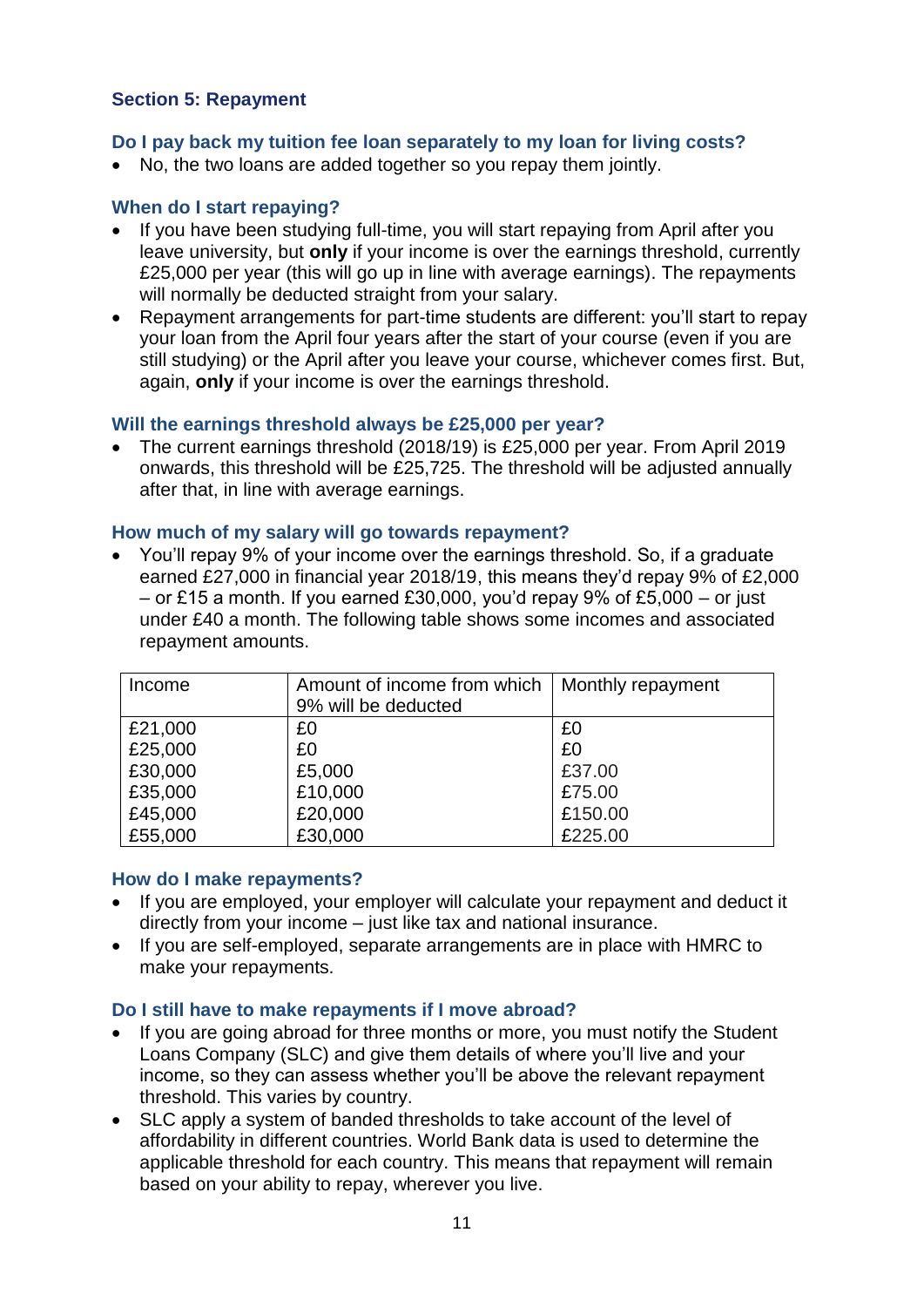• When you're abroad, you'll make any repayments directly to the SLC.

# **How long will it take me to repay my loan?**

- The amount you pay each year depends entirely on your income level, not the amount you received at the start. It's a percentage of your income above the threshold. In this sense, it could be compared to a tax.
- It's also important to remember that, unlike any commercial loan, 30 years after you were first due to start making payments, any remainder is written off altogether. So, after this point, even if you're earning over the threshold, you won't need to pay any more.
- The government fully expects some people not to have paid off the total amount of support they received at the start – this is how the government subsidises university education – they've budgeted for it.

# **What happens if I lose my job or take a career break?**

- You only make payments if you're earning over the earnings threshold (£25,000 per year now, increasing in line with average earnings).
- If your income falls below this threshold, your repayments stop. So if you take a career break or are unemployed, your repayments will be suspended until you are earning over the repayment threshold again.
- This also applies monthly, so if your income falls below the monthly equivalent of the threshold, you won't make a payment that month.

### **Do I have any control over how much I repay every month?**

- No when you are employed and earning over the repayments threshold, payments will be calculated by your employer and deducted directly from your wages.
- If you are self-employed, separate arrangements are in place with HMRC to make your repayments.

# **Can I repay my loan early?**

- Yes, you can make additional voluntary repayments directly to the SLC.
- But to note these repayments do not replace any repayment made through the tax system. They are additional, and they are not refundable.

### **What happens if I don't finish my course?**

- If you decide higher education isn't for you and don't finish your course, you still have to repay any money you have borrowed.
- You won't usually start repayment until your income is over the annual repayment threshold, and only from the April after you leave your course.
- However, if you've received an overpayment from Student Finance England (for example, living costs support for a period of your course after you left) then you may need to repay this as soon as you leave your course.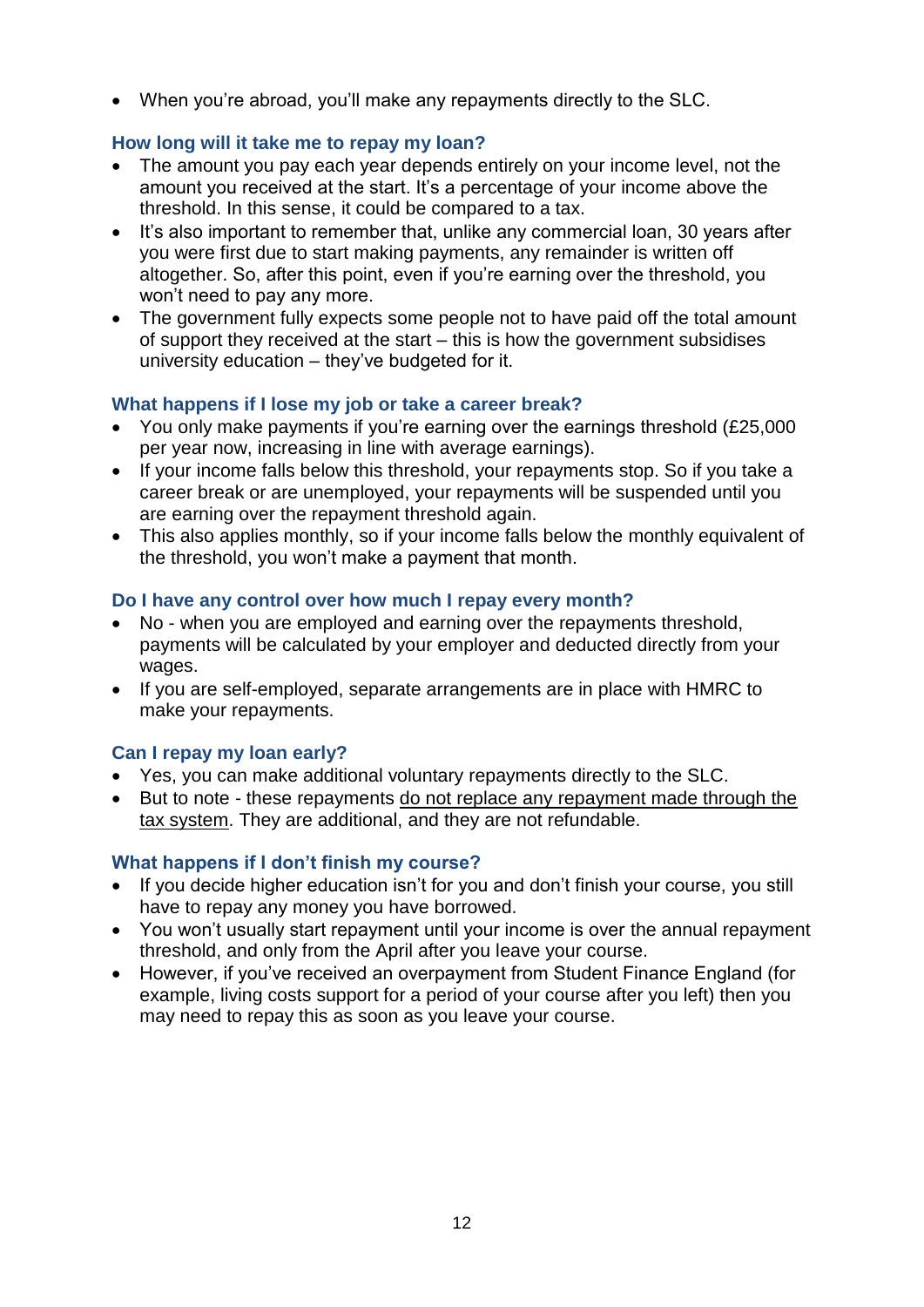# <span id="page-12-0"></span>**Section 6: Approved Providers ('private providers')**

# **How do I know if I'm choosing to study with an Approved Provider?**

- Approved Providers are universities and colleges that are not publicly funded (sometimes they are called 'private' providers), but where the higher education courses they provide meet agreed standards.
- These providers can apply to have their courses approved so students studying on these courses can receive student support.
- All providers will need to register with the Office for Students if they wish students to be able to access student support. You can view a full list of registered Higher Education providers at www.officeforstudents.org.uk/advice-and-guidance/theregister/the-ofs-register

# **I want to study at an Approved Provider. Can I get tuition fee support?**

- If you are beginning an approved full-time or full-time distance learning course with a provider who is registered with the Office for Students (OfS), but is not subject to maximum fee limits from August 2019 onwards – then yes, you can apply for a loan of up to £6,000 towards the cost of your tuition, or up to £6,165 where providers have achieved a TEF award (that is, they are offering high quality teaching).
- If you are beginning an approved part-time course which is at least 25% of the intensity of a full-time course for each academic year and for the duration of the course you can apply for a loan of up to £4,500, or up to £4,625 if your provider has a TEF award.
- **Approved Providers do not currently have any restrictions on the amount they can charge for tuition.**
- This means that in some cases your tuition fee loan may not cover the full cost of your tuition, and you would need to find that additional amount from elsewhere.

#### **I want to study at an Approved Provider. Can I get living costs/maintenance support?**

• Yes – you'll have access to the same living costs support as students beginning courses with 'fee-capped' providers (that is, those who are subject to maximum fee limits).

#### **I want to study with an Approved Provider who delivers a course** *on behalf of a publicly-funded university***. Will my tuition fee loan cover all of my tuition costs?**

• Yes. Where a designated course is delivered by an Approved Provider under a franchise arrangement with a fee-capped provider (that is, a public university), students will be able to access the same tuition fee support as the students at the public provider, which will be subject to maximum fee limits. Eligible students will therefore be able to apply for a loan to cover the full cost of their tuition.

### **I'm a disabled student thinking of studying at an Approved Provider – will I still be able to get Disabled Students' Allowances (DSAs)?**

• Yes. Disabled students on approved courses at Approved Providers will be able to access the same DSAs as students at publicly-funded providers.

# **If I study at an Approved Provider, will I repay my student loans on the same basis as other students?**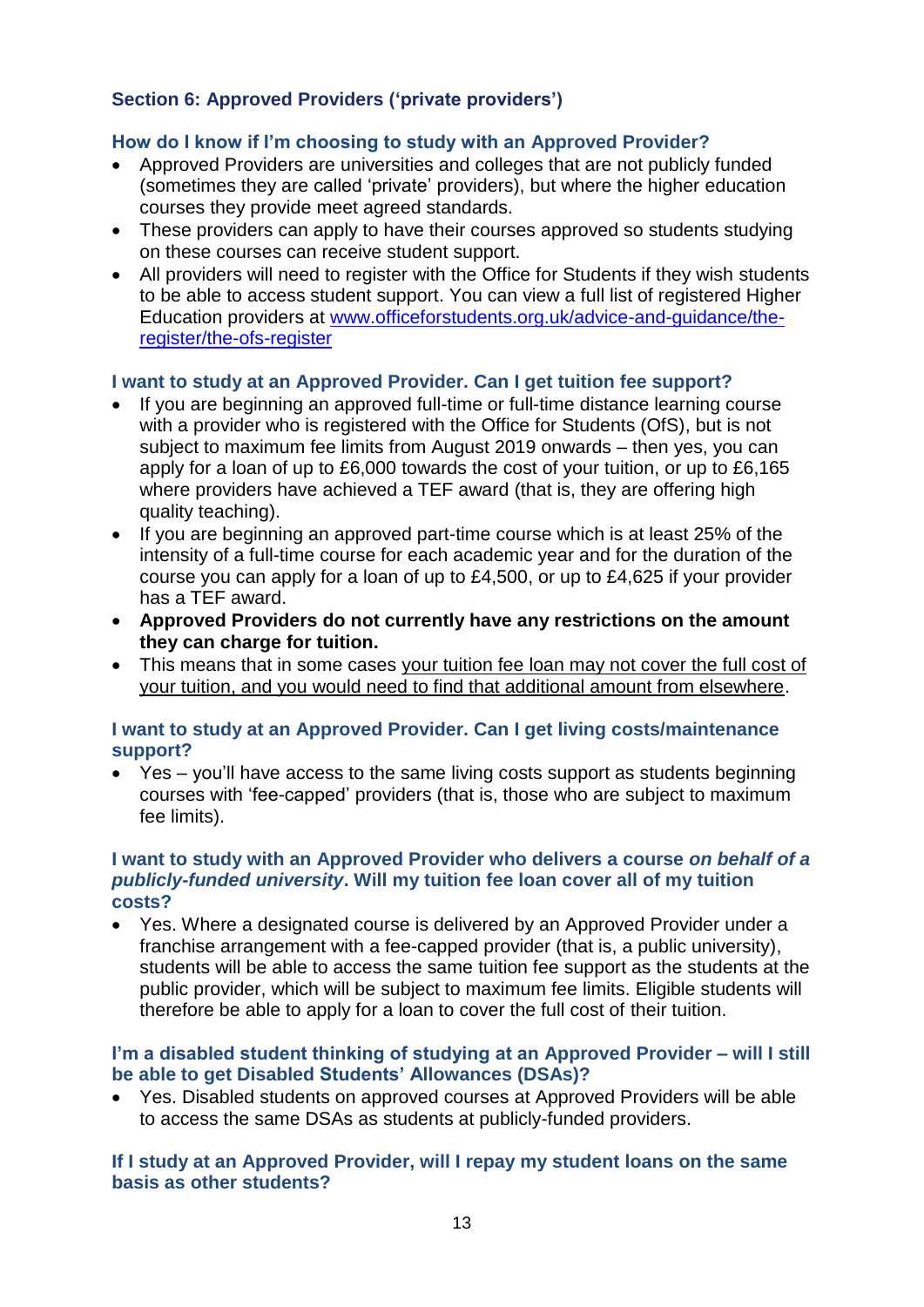• Yes – all student loan repayment arrangements and requirements are identical.

# <span id="page-13-0"></span>**Section 7: Students studying in Northern Ireland, Scotland & Wales**

### **I currently live in England but want to go to university in Northern Ireland, Scotland or Wales – can I apply for financial support?**

• Yes, you can apply for the same financial support as if you were studying in England.

### **I currently live in England but want to go to university in Northern Ireland, Scotland and Wales – how much will I have to pay for my course?**

• **Higher education student finance is a devolved matter** – this means that governments in Northern Ireland, Scotland and Wales set their own tuition fee levels. Check your tuition fees costs directly with the university or college you are thinking about applying to.

# <span id="page-13-1"></span>**Section 8: EU students**

### **I'm an EU national intending to study in England – will these arrangements apply to me?**

• Yes, in July 2018 the Government announced that EU nationals and their family members, starting courses in England in the 2019/20 academic year or before, will remain eligible for undergraduate and postgraduate financial support from Student Finance England for the duration of their course providing they meet the residency requirements.

# **I'm an EU national resident in the UK and wish to study at an English university in Academic Year 2020/21. What fees will I pay?**

• Applications for courses staring in Academic Year 2020/21 do not open until September 2019. Information for EU nationals planning to apply will be made available well in advance of that date.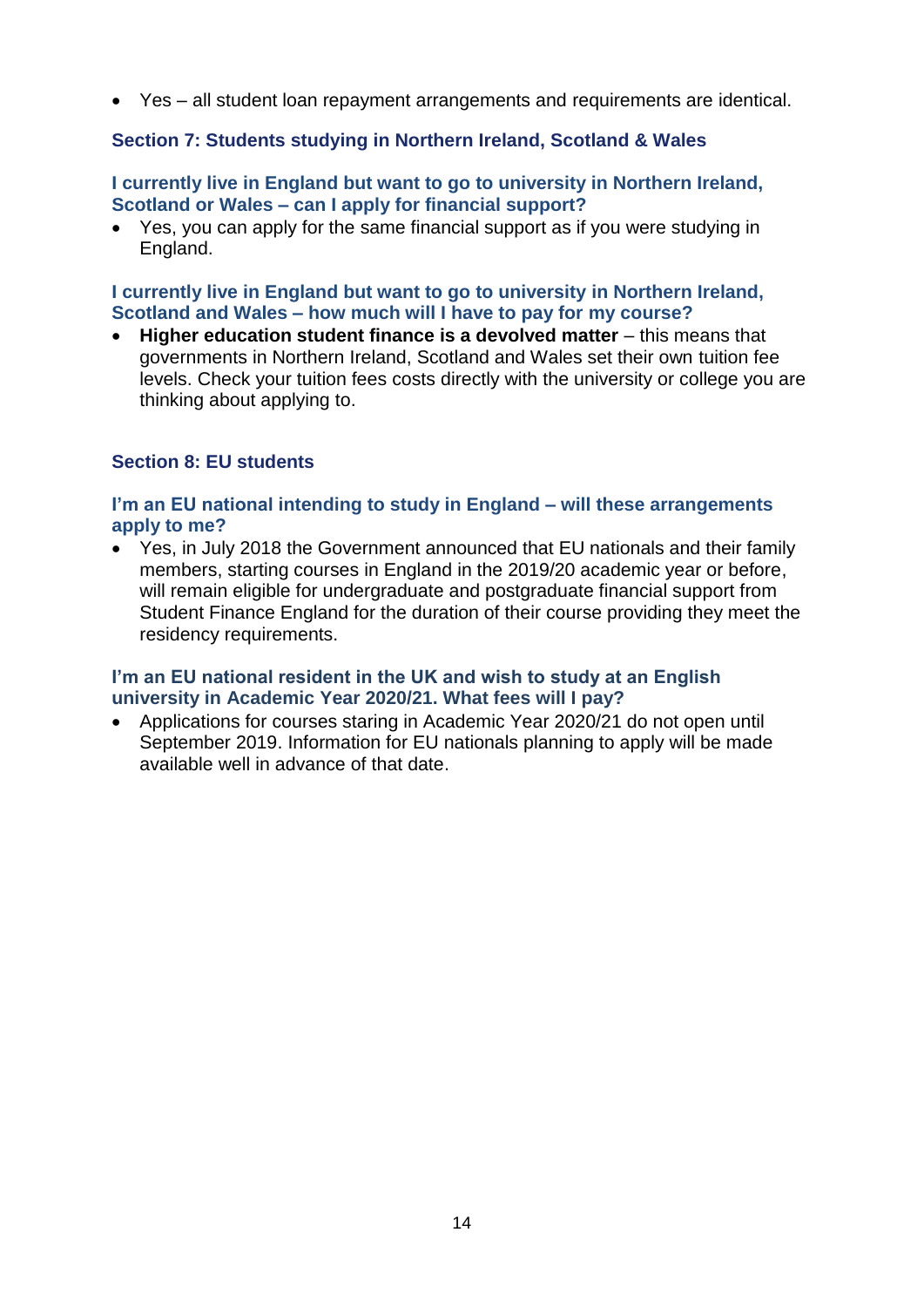# <span id="page-14-0"></span>**Section 9: Medical, Dentistry and Allied Healthcare Degrees**

# **I want to study for a medicine or dentistry degree starting in September 2019 – what financial support can I get?**

- First time students starting on the five or six-year undergraduate programme can apply for tuition fee and living costs support from Student Finance England for years one to four.
- In years five and six of your course, you will have tuition fees paid via the NHS Bursary scheme and access to an NHS Bursary from the NHS Business Services Authority (NHS BSA), and access to (a reduced rate) living cost loan from SFE.

# **I want to study for a nursing, midwifery or allied health profession undergraduate degree starting in September 2019 - what financial support can I get?**

- New students starting undergraduate pre-registration degree courses in nursing, midwifery, operating department practice or an Allied Health profession<sup>1</sup> in 2019/20 can apply for the same tuition fee loans and living costs support as students starting other undergraduate degree courses.
- Students studying these subjects may also be eligible for supplementary funding from the Government to cover additional costs for placement travel, dual accommodation and childcare. For further information, check [www.nhsbsa.nhs.uk/learning-support-fund.](http://www.nhsbsa.nhs.uk/learning-support-fund)

# **Why are there no longer bursaries and less financial support available for nursing / midwifery / allied health profession courses?**

- New students starting undergraduate pre-registration degree courses in nursing, midwifery, operating department practice or an Allied Health Profession since 1 August 2017, have been able to access funding through the standard student finance system - rather than the previous NHS bursary system.
- Under the standard student loan system, healthcare students will typically receive around a 25% increase in the financial support they receive whilst studying, compared to the previous bursary arrangements.

-

<sup>1</sup> Chiropody or Podiatry, Dietetics, Occupational therapy, Orthoptics, Orthotics and prosthetics, Physiotherapy, Podiatry/chiropody, Radiography, Speech and language therapy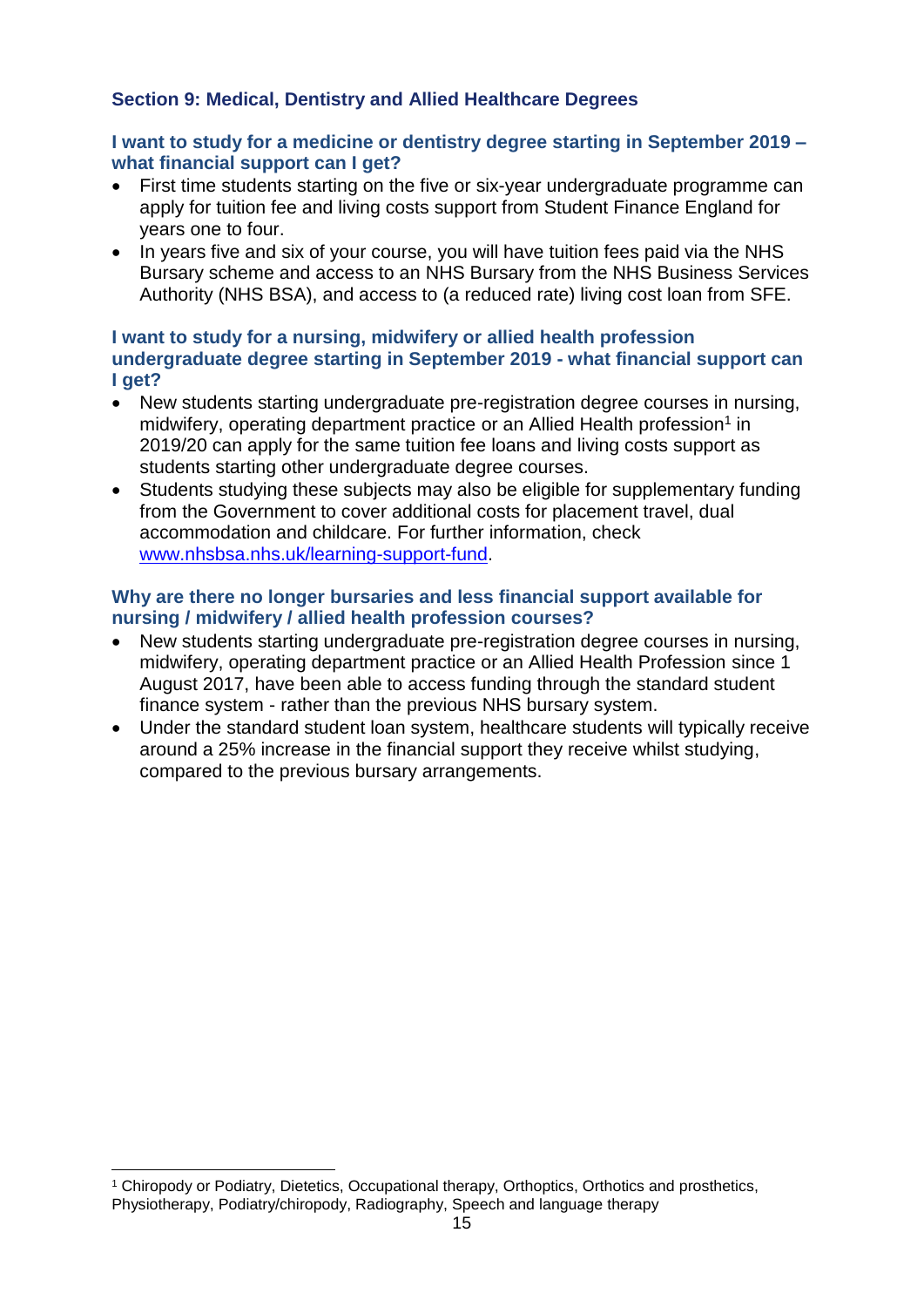# <span id="page-15-0"></span>**Section 10: Household income**

# **What do my parent(s) need to do to support my application?**

- When you complete your application, you will be asked to give the name(s) and email address of your parent(s). Student Finance England then send an email with log in details to your parents so they can complete their part of the application.
- If your parent is unable to submit their financial details online they should contact Student Finance England directly. Once parents or partners submit their details they can log back in and check the progress of the student's application - or check on any evidence they need to send in.

### **Why do parents need to provide details of their income?**

- A student's parents may have to submit details if the student applies for living costs support or other income-assessed financial support.
- Means-tested student finance looks at the parents' or partner's income and their circumstances, such as the number of dependents they have.
- Parents submit their income details if a student is classed as 'dependent' and wants to apply for the higher rate of Maintenance Loan.

### **What do you mean by 'dependent'?**

- Most full-time students aged under 25 on the first day of an academic year are usually classed as 'dependent'.
- Students are usually classed as 'independent' if they're over 25, married/in a civil partnership, have dependent children, have supported themselves financially for 3 years, have no living parents or are permanently estranged from their parents.

### **What evidence of income will my parent(s) have to provide?**

- They'll need to provide evidence of their earned income. In most cases, this can be done through their National Insurance number.
- If it's not possible for your parent(s) to confirm their income online, they'll be asked to send one of the following as a photocopy:
	- o P60 (covering the correct tax year)
	- o Pay slips (their last payslip in/for March covering the correct tax year)
	- o Tax return
- They may also need to provide evidence of unearned income and/or taxable state benefits.